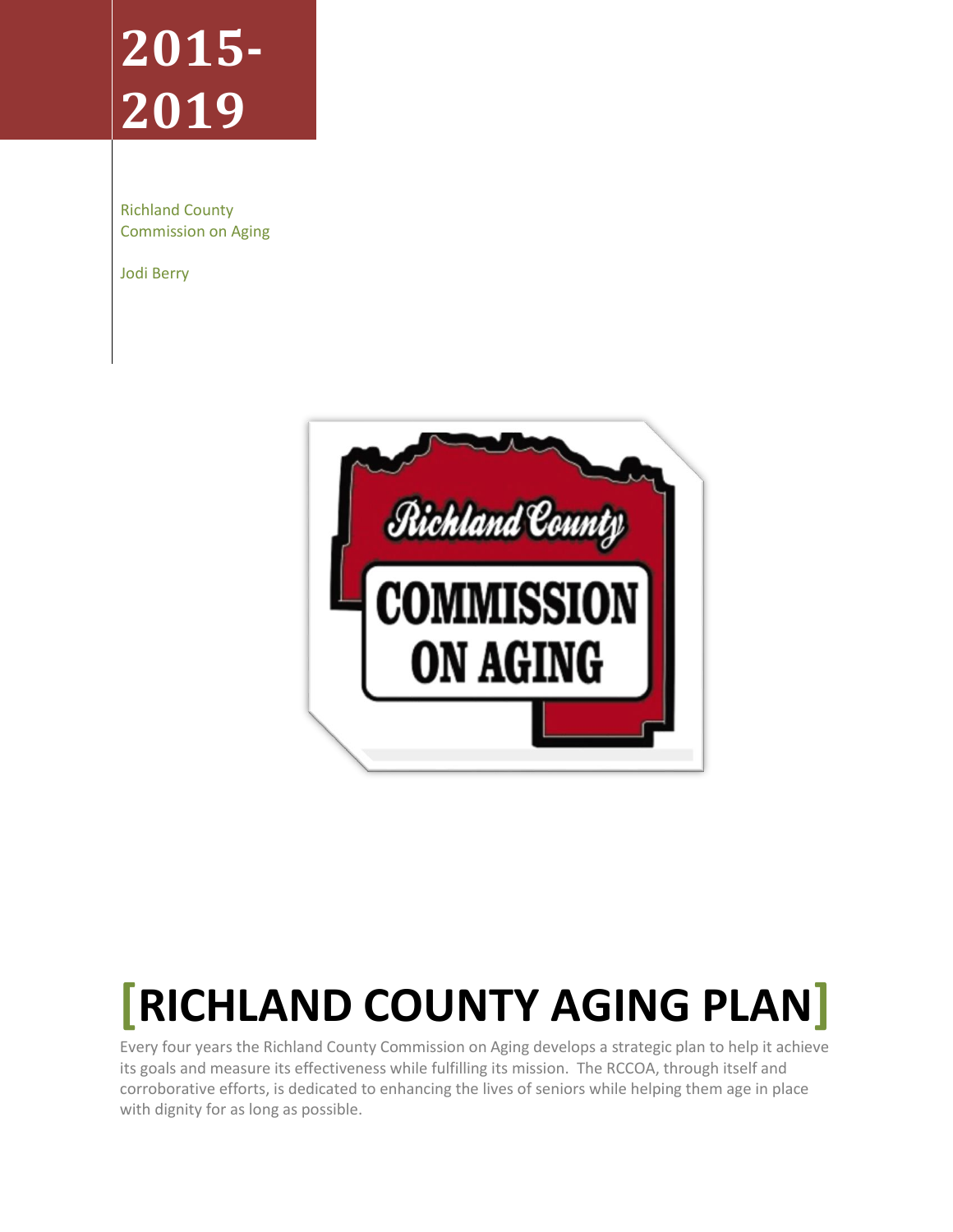# **Contents**



A Richland County Senior receiving health screening services at the Fox Lake Senior Center.

A Richland County Centenarian interacting with area youth during the Richland County Senior Coalition 2014 Color Race.

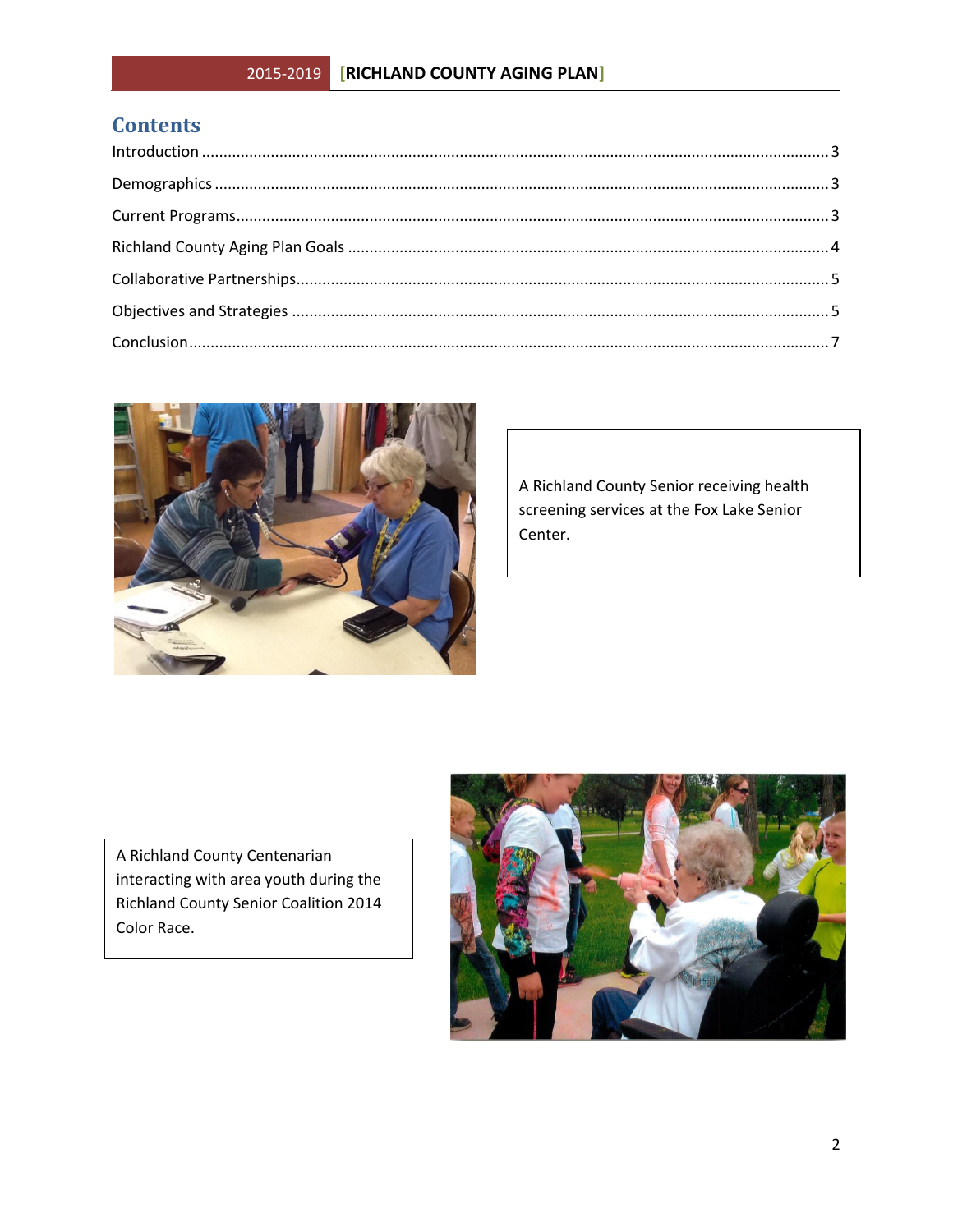#### <span id="page-2-0"></span>**Introduction**

The Richland County Commission on Aging (RCCOA), acting under the umbrella of the Area 1 Agency on Aging and Richland County, is an entity dedicated to helping safeguard and enhance the lives of older residents in Richland County. To help the RCCOA achieve its purpose, it has, along with several other organizations that focus on seniors, developed a strategic plan to guide the RCCOA over the next four years. Three sessions dedicated to seniors at the Richland County-wide conference ensured the inclusion of public input, concerns and ideas. The 2015--2019 Richland County Aging Plan can be characterized by three strategic directions:

- $\triangleright$  Quality and access to aging services throughout Richland County
- $\triangleright$  Development and maintenance of needed senior programs
- $\triangleright$  Developing collaborative efforts between senior organizations to eliminate duplication of services while using resources to develop new services

This plan will expand on each of the strategic directions to include the challenges and opportunities related to meeting the needs of an aging population. It will also lay out specific goals in each of the directions along with attainable and measurable steps to achieve each goal. Through use of this plan, the RCCOA will set to align itself with Richland County's vision (as a whole) for the year 2020 as well as directly address the Area 1 Agency on Aging's focus areas of the Older Americans Act Core Programs.

#### <span id="page-2-1"></span>**Demographics**

Richland County is a rural county encompassing a landmass of more than 2,000 square miles. According to the US Census Bureau, the County had a population of 11,214 people in 2013; more than half are centered in the County Seat of Sidney. 14.8% of Sidney's population and 13.2% of the County's population is over the age of 65.

For the past several years, Richland County has seen increased numbers (nearly 2,000 people in three years) due in large part to an influx of oil activity associated with "The Bakken". In response to the increase in population, prices have risen on everything from groceries to rent. For the elderly living on a fixed income, this situation has brought some unique challenges and has made it difficult for many seniors to continue purchasing nutritious meals or needed medication as they meet the rising expense of daily living.

#### <span id="page-2-2"></span>**Current Programs**

Richland County already has a number of programs in place to help seniors live independently and age with dignity. Maintenance of the current programs will play an integral role as RCCOA seeks to achieve its mission and the goals set forth in this plan. The current and continued programs include:

 $\triangleright$  Transportation: Richland County Transportation is a public transit service which helps seniors meet their mobility needs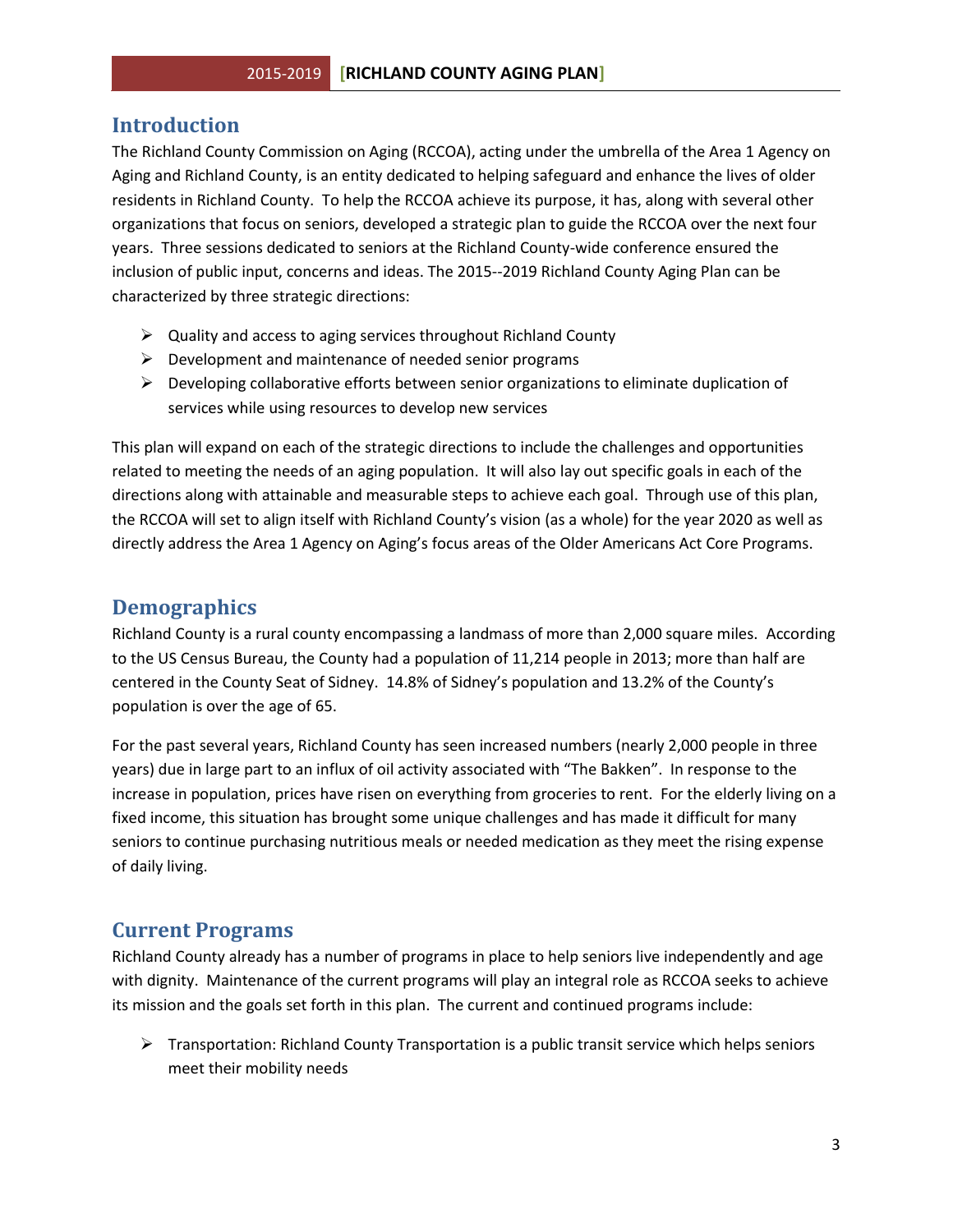#### 2015-2019 **[RICHLAND COUNTY AGING PLAN]**

- $\triangleright$  Congregate Meals: There are a total of 6 congregate meals served throughout Richland County each week
- $\triangleright$  Senior Centers: There are four Senior Centers throughout Richland County; each of them meeting for congregate meals and socialization a minimum of one time per week
- $\triangleright$  Home Delivered Meals: Meals are available to be delivered in Sidney and Fairview five days per week
- $\triangleright$  Homemaker: Light housekeeping services which focus on keeping the home healthy are available to all seniors throughout Richland County
- $\triangleright$  Health Screens: Vital statistics are taken at all four Senior Centers and at a senior independent living complex at least one time per month
- $\triangleright$  Footcare: Care is currently available in Fairview, Sidney, and Savage
- $\triangleright$  Respite Care: Temporary support for local seniors to give caregivers a brief period of rest; provided through the Action for Eastern Montana Senior Companion program and the Golden Bridges program at Sidney Health Center
- Commodity Supplemental Food Program: CSFP helps seniors supplemental their diet with healthy, nutritious food
- $\triangleright$  Arthritis Foundation Exercise Programs: Seniors are taught simple movements to help manage arthritis pain without additional medications
- $\triangleright$  Skilled Nursing: Sidney Health Center's Visiting Nurse program can provide medication set-ups, wound care, and a variety of other in-home services
- $\triangleright$  Legal Clinics: Seniors can have a variety of legal documents completed through the RCCOA's partnership with The State of Montana's Aging Services Legal Division

## <span id="page-3-0"></span>**Richland County Aging Plan Goals**

Over the next four years, the RCCOA has committed to using its resources and developing partnerships to maintain its existing programs while focusing on the following four goals:

Goal 1: Reduce nutritionally related illnesses and complications among Richland County's senior population.

Goal 2: Ensure care of the elderly and their needs are not compromised due to lack of caregiver support.

Goal 3: Promote wellbeing and the prevention and maintenance of chronic disease for older adults.

Goal 4: Reduce the number of service gaps that deter seniors from obtaining proper medical care, needed prescriptions and other *central items* that afford them the opportunity to lead a full and healthy life.

The goals build on the success of programs that are already in place in Richland County as well as address service gaps that were identified during the Countywide Conference. In order to reach these goals and implement the Aging Plan, the RCCOA has charted a course with specific objectives, strategies, and performance measures.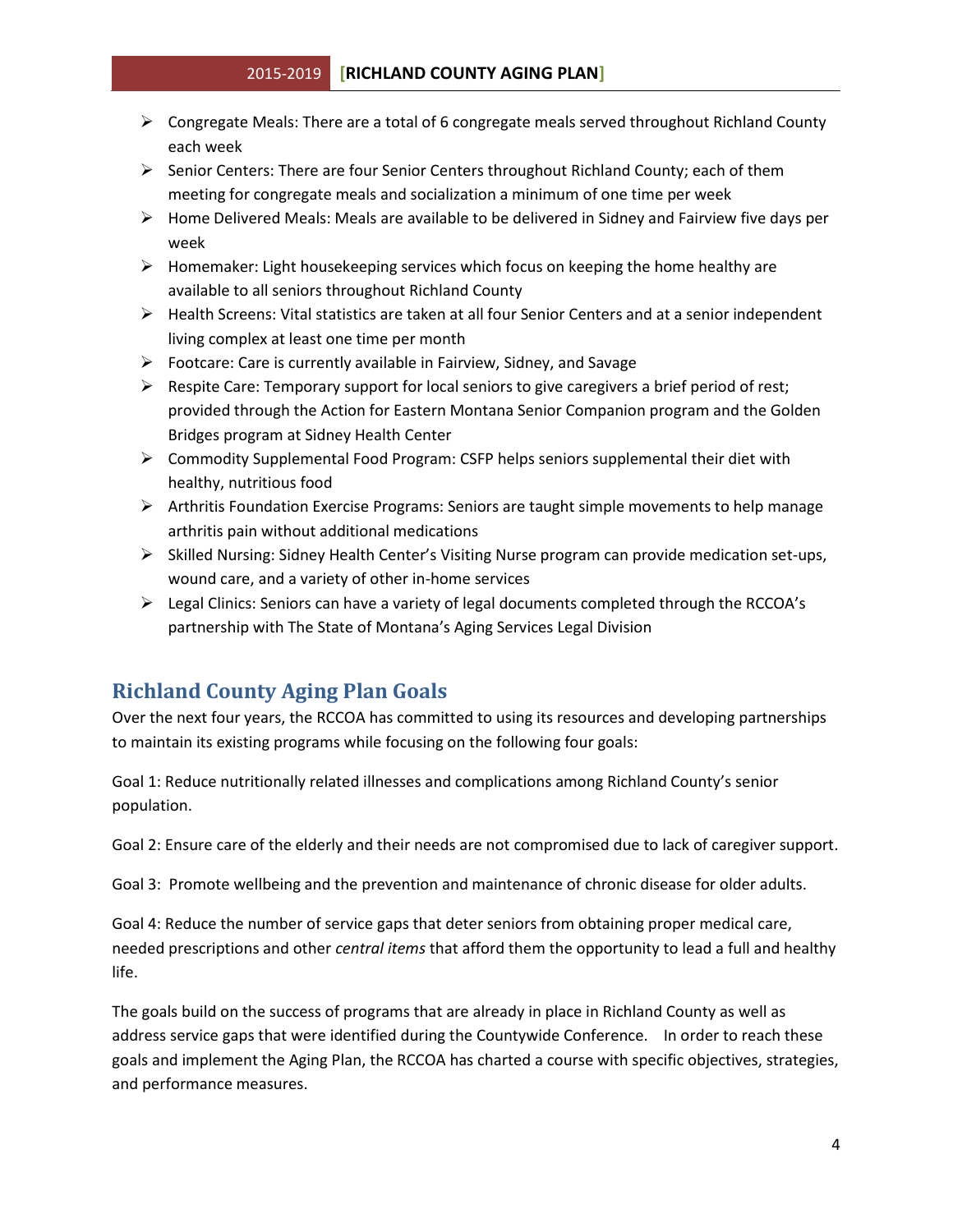### <span id="page-4-0"></span>**Collaborative Partnerships**

In reaching the goals outlined in the Richland County Aging Plan, the RCCOA will cultivate and/or continue working relationships with other organizations that have similar goals or are instrumental in the achievement of RCCOA's goals. Current partnerships that meet this definition include:

- $\triangleright$  Area 1 Agency on Aging
- Action for Eastern Montana Senior Companion Program
- ▶ Richland County Retired and Senior Volunteer Program
- $\triangleright$  Richland County Senior Coalition
- $\triangleright$  Richland County Health Department
- $\triangleright$  Salvation Army
- MSU Extension Service
- $\triangleright$  The Lodge
- $\triangleright$  The Crestwood
- $\triangleright$  Foundation for Community Care
- $\triangleright$  Adult Protective Services

Partnerships that would be beneficial in reaching current and future goals include:

- $\triangleright$  Richland Health Network
- $\triangleright$  Sidney Health Center
- $\triangleright$  Working relationships with individual medical providers/nutritionists
- $\triangleright$  Sidney Health Center Extended Care
- $\triangleright$  Health Works
- $\triangleright$  Office of Public Assistance

### <span id="page-4-1"></span>**Objectives and Strategies**

To achieve each of the above defined goals, the RCCOA has charted a map which will help steer them in a direction which will result in an improvement of existing services or the creation of new services. The objectives and strategies for each goal will provide a clear expectation for each area addressed within the Aging Plan.

1. Reduce nutritionally related illnesses and complications among Richland County's senior population.

*Objective 1.1*: Expand the Home Delivered Meal Program;

*Strategy 1.1.1*: Educate medical providers including dentists, chiropractors and nutritionists about the availability of the program.

*Strategy 1.1.2*: Raise awareness of the program through use of the Richland County Senior Newsletter and literature available at medical offices, senior centers, and high traffic areas such as the produce section of the supermarket.

*Objective 1.2*: Increase the number of seniors at Congregate Meals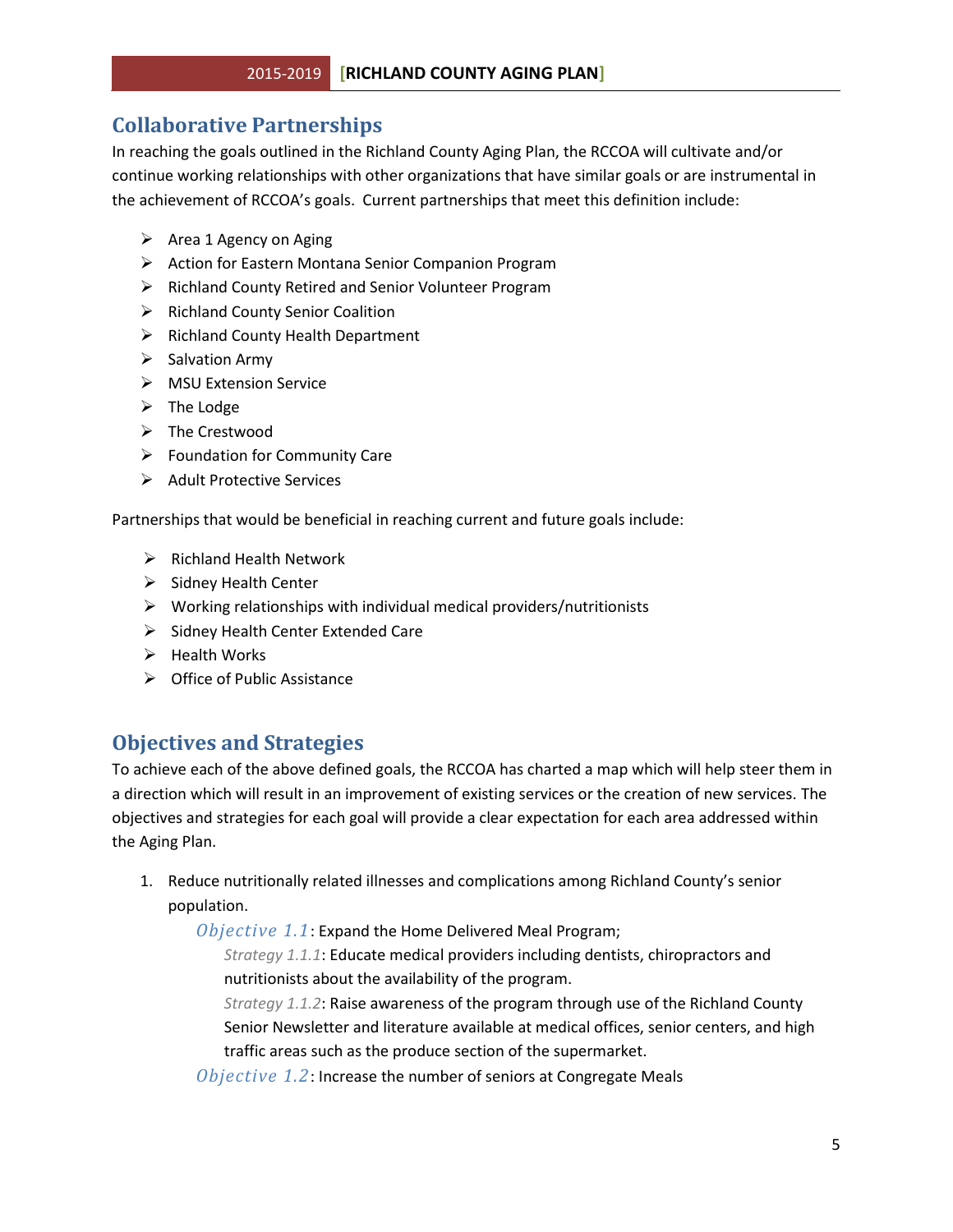#### 2015-2019 **[RICHLAND COUNTY AGING PLAN]**

*Strategy 1.2.1*: Implement a "Meal Buddy" system to make newcomers feel comfortable and welcome. Under the system, seniors could call RCCOA and tell them what center they are interested in. The RCCOA staff would contact a Meal Buddy for that site and the Buddy would call to invite the senior to lunch, sit with them at the center, and introduce them to their peers.

*Strategy 1.2.2*: Advertise Congregate meals, activities, and menus in the Richland County Senior Newsletter.

*Strategy 1.2.3*: Develop contests that improve daily congregate attendance at each center and encourage seniors to visit their neighboring centers.

*Strategy 1.2.4*: Plan and hold an annual barbeque and game day for all centers; hosted by a different center each year.

- 2. Ensure the needs and care of the elderly are not compromised due to a lack of caregiver support.
	- *Objective 2.1*: Improve the availability of respite services throughout Richland County. *Strategy 2.1.1*: Work with the Senior Companion program to recruit new companions to increase the number of seniors they can serve.

*Strategy 2.1.2*: Revitalize the "Golden Bridges" program to allow caregivers to take advantage of Adult Day Programs for their elderly charges.

*Objective 2.2*: Create awareness among organizations and the public detailing where to find needed assistance.

*Strategy 2.2.1*: Assist in organizing other senior groups to develop a comprehensive resource guide to outline all services available to seniors throughout the County.

*Strategy 2.2.2*: Organize and hold semi-annual presentations about available services and distribute needed information to seniors and those who are about to enter senior status.

3. Promote wellbeing and the prevention and maintenance of chronic disease for older adults. *Objective 3.1*: Increase visibility and frequency of performance based programs such as the Arthritis Foundation Exercise Program and Walking to Wellness Exercise Program.

*Strategy 3.1.1*: Expand classes into Fairview, Savage, and Lambert (currently held in Sidney only) by adding an additional trainer.

*Strategy 3.1.2*: Broaden awareness and interest in the programs by publishing actual experiences and outcomes from willing participants who have completed the course.

*Objective 3.2*: Assist in the formation of Support Groups for common but life-altering illnesses or conditions; i.e. stroke, rheumatoid arthritis and auto-immune disorders.

*Strategy 3.2.1*: Work with local health care providers who feel their patients would benefit from the support of others who are dealing with similar circumstances.

*Strategy 3.2.2*: Raise awareness of the availability of support groups through presentations at the Senior Centers and articles in the Richland County Senior Newsletter.

4. Reduce the number of service gaps that deter seniors from obtaining proper medical care, needed prescriptions and the other necessities of leading a full and healthy life.

*Objective 4.1*: Provide alternatives to seniors who don't qualify for any other programs for medically related needs.